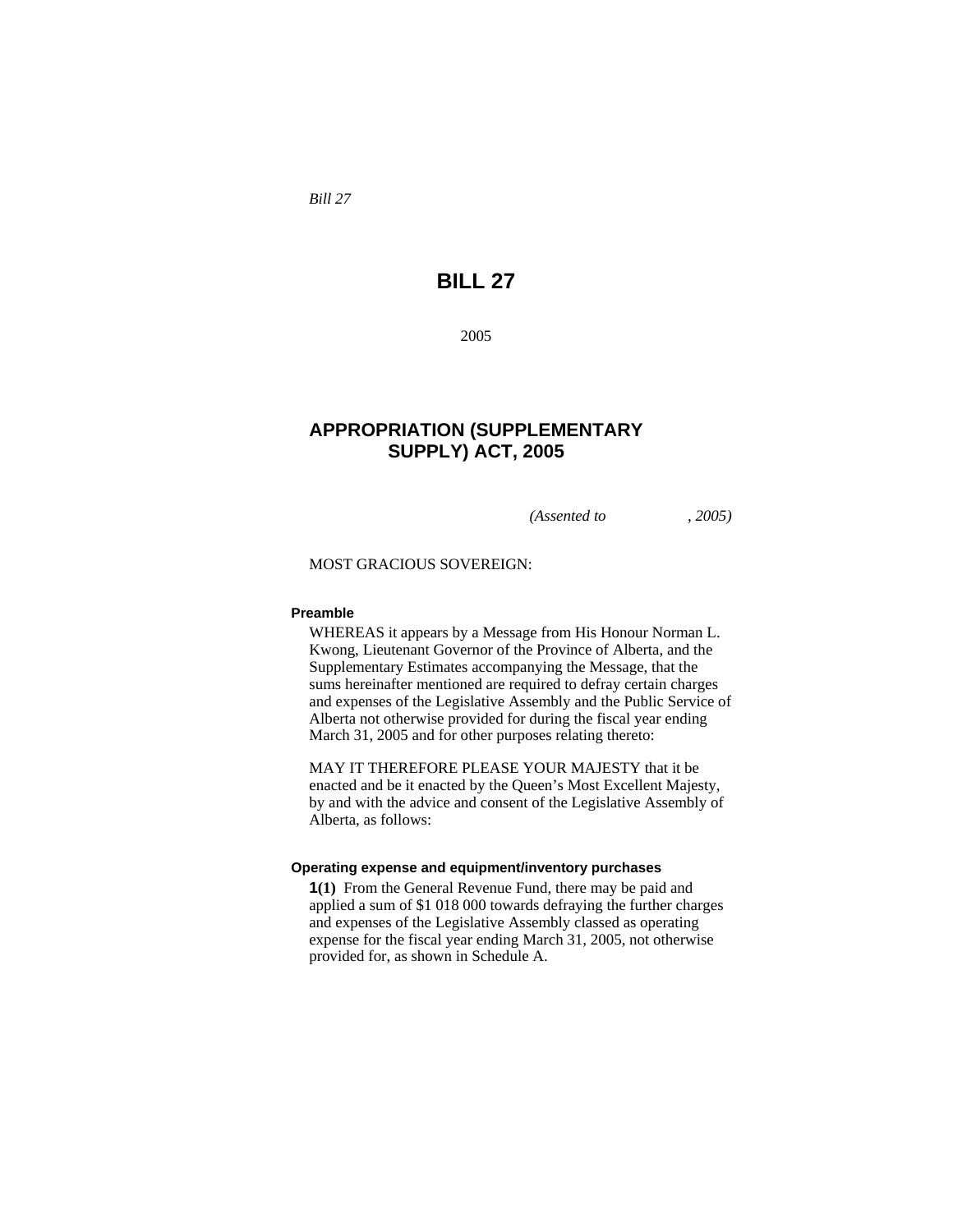**(2)** From the General Revenue Fund, there may be paid and applied a sum of \$1 943 476 000 towards defraying the further charges and expenses of the Public Service classed as operating expense or operating expense and equipment/inventory purchases for the fiscal year ending March 31, 2005, not otherwise provided for, as shown in Schedule A and which includes the amount authorized by the special warrant referred to in Schedule B.

#### **Capital investment**

**2** From the General Revenue Fund, there may be paid and applied a sum of \$102 351 000 towards defraying the further charges and expenses of the Public Service classed as capital investment for the fiscal year ending March 31, 2005, not otherwise provided for, as shown in Schedule A and which includes the amount authorized by the special warrant referred to in Schedule B.

#### **Lottery Fund Payments**

**3(1)** From the Lottery Fund, there may be paid and applied a sum of \$40 000 000 towards defraying the further charges and expenses of the Public Service classed as Lottery Fund payments for the fiscal year ending March 31, 2005, not otherwise provided for, as shown in Schedule A.

**(2)** The amount to be paid and applied from the Lottery Fund for the Contingency Allowance identified in the Lottery Fund Estimates shall be increased so that the net revenue of the Lottery Fund at the fiscal year ending March 31, 2005 is nil.

#### **Salary Contingency Transfers**

**4(1)** The Minister of Human Resources and Employment may transfer an amount, not to exceed \$20 000 000, from the operating expense and equipment/inventory purchases vote administered by this Minister to the operating expense and equipment/inventory purchases vote or capital investment vote administered by any other Minister for the purpose referred to in subsection (2).

**(2)** An amount transferred under this section shall only be expended on salary increases, as identified and approved by the Minister of Human Resources and Employment.

**(3)** An amount transferred under subsection (1) is deemed not to be included in the vote from which it is transferred; it is added to and deemed to be part of the vote to which it is transferred.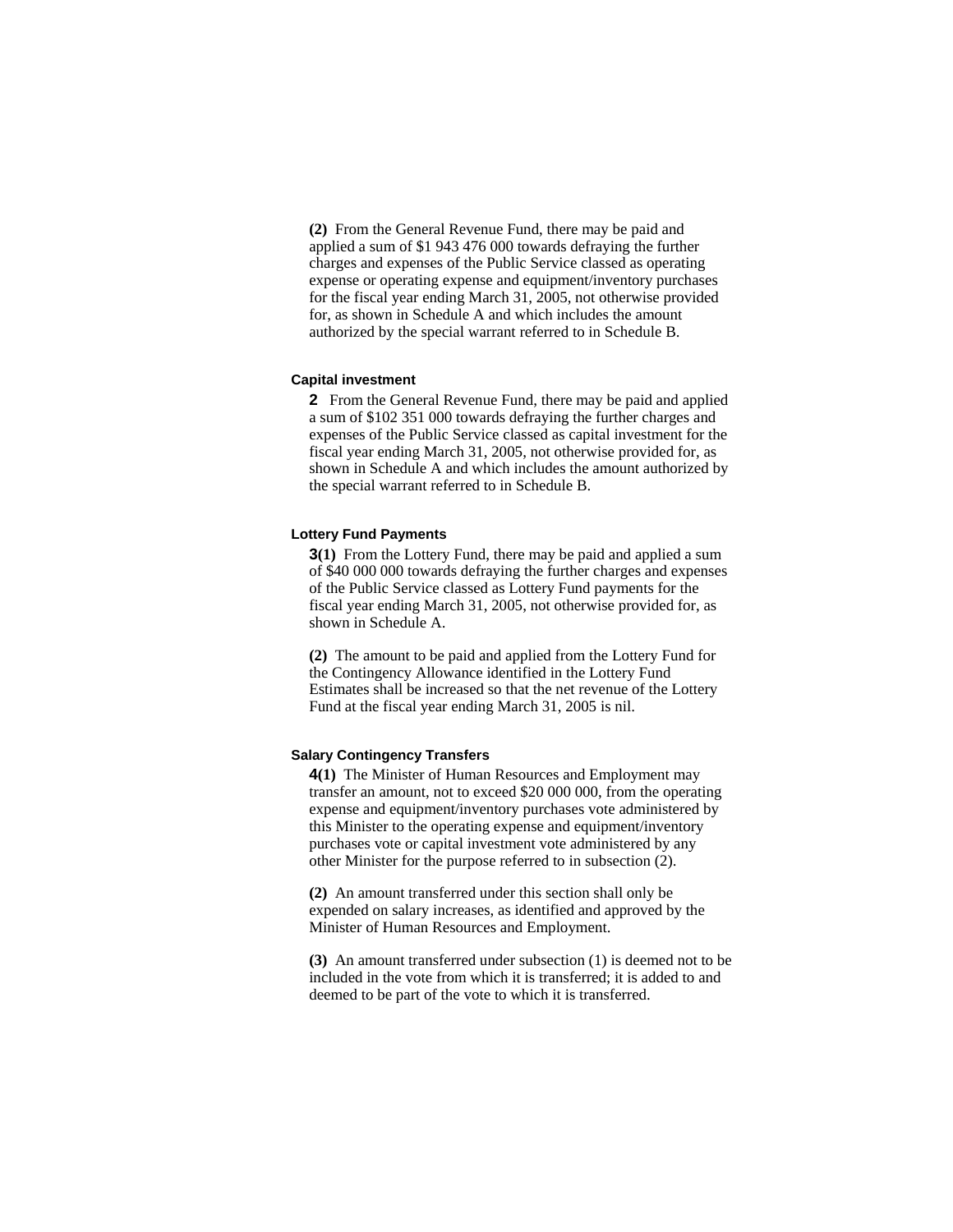## **Accountability**

**5** The due application of all money expended under this Act shall be accounted for.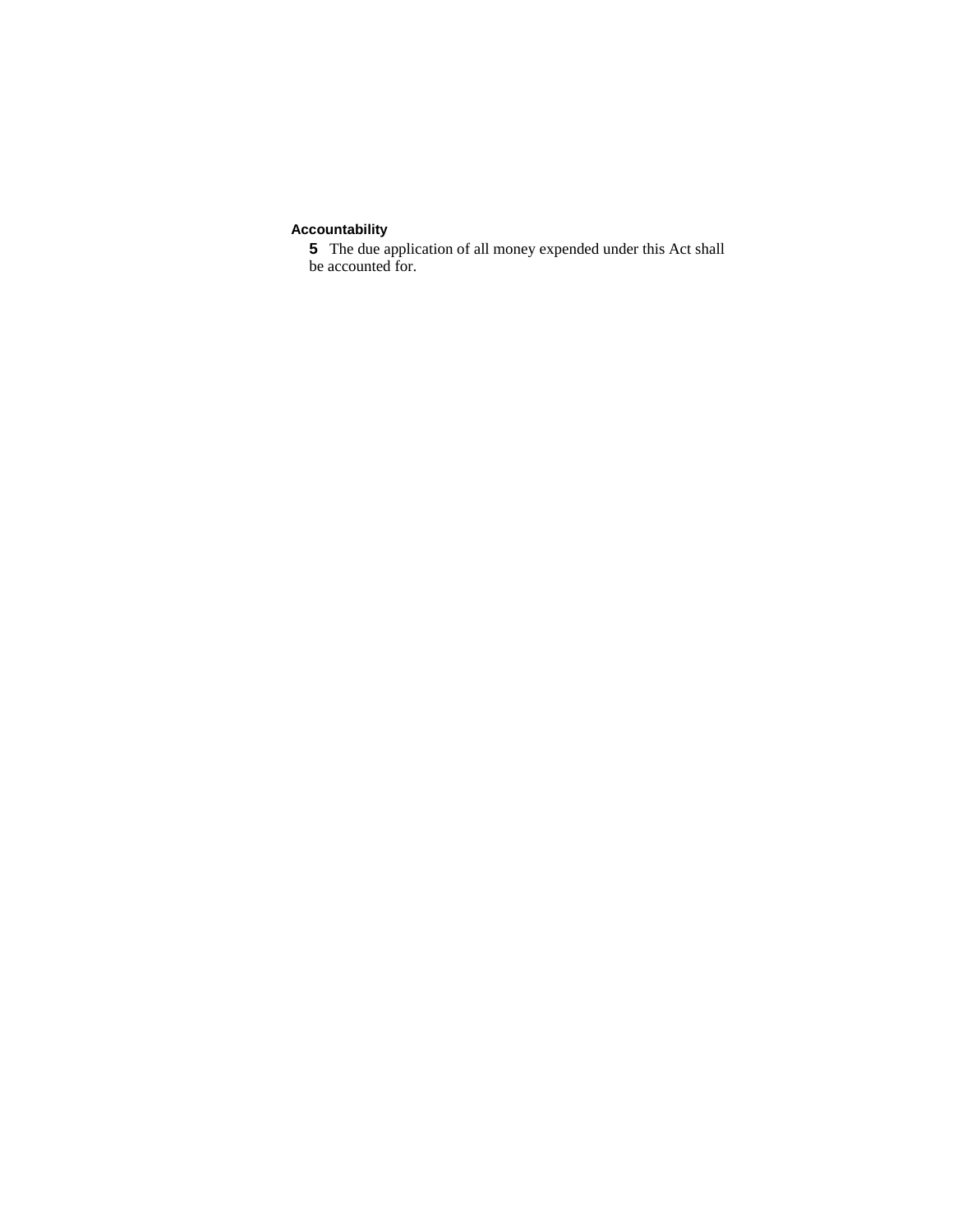### **Schedule A**

Votes

### **LEGISLATIVE ASSEMBLY**

| OFFICE OF THE CHIEF ELECTORAL<br><b>OFFICER</b>                                              |                   |
|----------------------------------------------------------------------------------------------|-------------------|
| <b>Operating Expense</b>                                                                     | \$<br>1 018 000   |
| Amount of Operating Expense to be voted under<br>section $1(1)$                              |                   |
|                                                                                              | \$<br>1 018 000   |
| <b>GOVERNMENT</b>                                                                            |                   |
| <b>ADVANCED EDUCATION</b><br>Operating Expense and<br><b>Equipment/Inventory Purchases</b>   | \$<br>19 000 000  |
| AGRICULTURE, FOOD AND<br>RURAL DEVELOPMENT<br>Operating Expense and                          |                   |
| <b>Equipment/Inventory Purchases</b>                                                         | \$<br>528 267 000 |
| <b>CHILDREN'S SERVICES</b><br>Operating Expense and<br><b>Equipment/Inventory Purchases</b>  | \$<br>26 755 000  |
| <b>COMMUNITY DEVELOPMENT</b><br>Capital Investment                                           | \$<br>2 801 000   |
| <b>ECONOMIC DEVELOPMENT</b><br>Operating Expense and<br><b>Equipment/Inventory Purchases</b> | \$<br>506 000     |
| <b>EDUCATION</b><br>Operating Expense and<br>Equipment/Inventory Purchases                   | \$<br>64 800 000  |
| <b>ENVIRONMENT</b><br>Operating Expense and<br>Equipment/Inventory Purchases                 | \$<br>8 000 000   |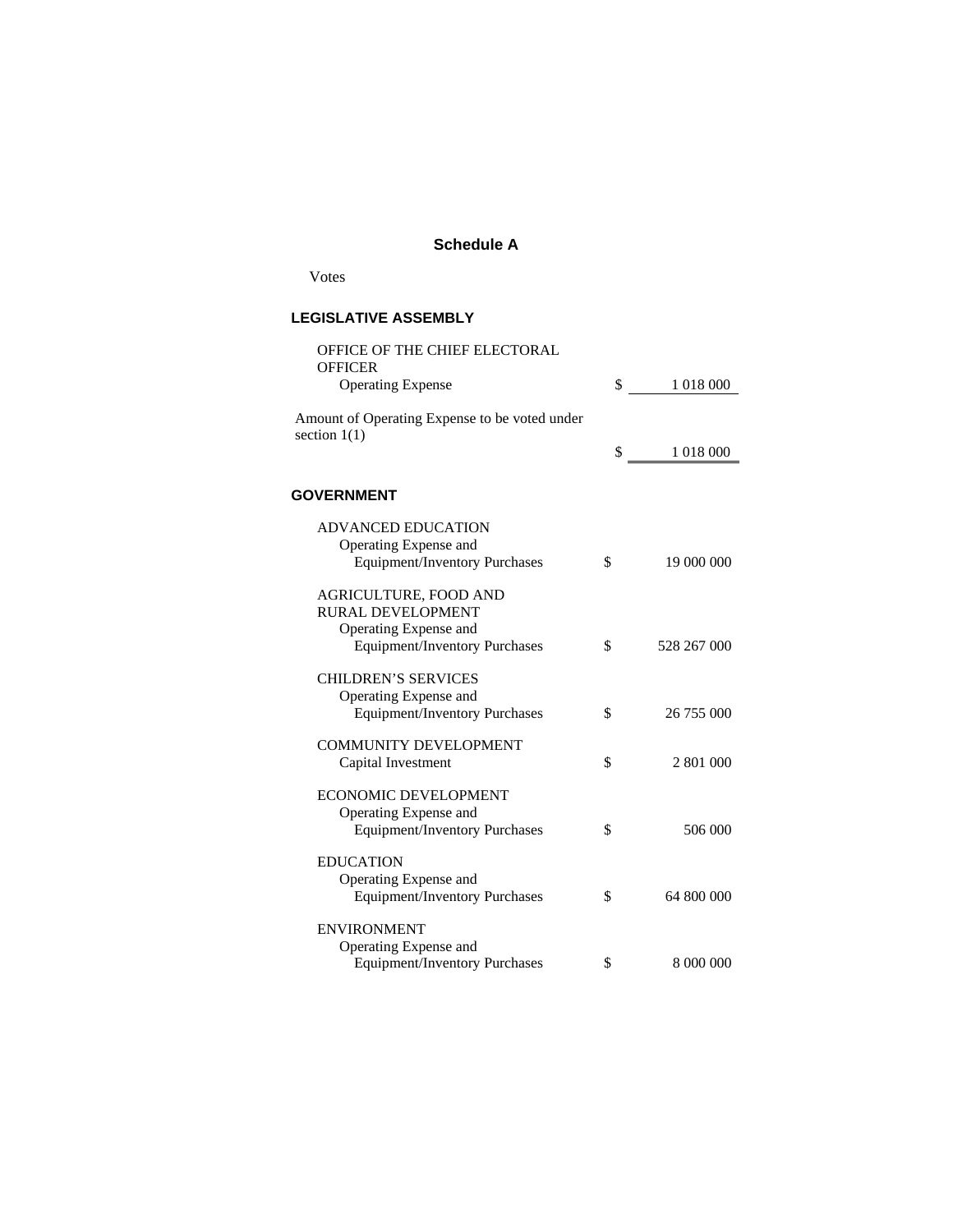| EXECUTIVE COUNCIL<br><b>Operating Expense</b> | \$<br>75 000        |
|-----------------------------------------------|---------------------|
| <b>FINANCE</b>                                |                     |
| Operating Expense and                         |                     |
| <b>Equipment/Inventory Purchases</b>          | \$<br>1 400 000     |
| GAMING                                        |                     |
| <b>Operating Expense</b>                      | \$<br>40 000 000    |
| <b>Lottery Fund Payments</b>                  | 40 000 000          |
| <b>GOVERNMENT SERVICES</b>                    |                     |
| Operating Expense and                         |                     |
| <b>Equipment/Inventory Purchases</b>          | \$<br>180 000       |
| <b>HEALTH AND WELLNESS</b>                    |                     |
| Operating Expense and                         |                     |
| <b>Equipment/Inventory Purchases</b>          | \$<br>362 350 000   |
| HUMAN RESOURCES AND                           |                     |
| <b>EMPLOYMENT</b>                             |                     |
| Operating Expense and                         |                     |
| <b>Equipment/Inventory Purchases</b>          | \$<br>34 925 000    |
| <b>INFRASTRUCTURE AND</b>                     |                     |
| <b>TRANSPORTATION</b>                         |                     |
| Operating Expense and                         |                     |
| <b>Equipment/Inventory Purchases</b>          | \$<br>614 348 000   |
| Capital Investment                            | 99 550 000          |
| <b>INNOVATION AND SCIENCE</b>                 |                     |
| Operating Expense and                         |                     |
| <b>Equipment/Inventory Purchases</b>          | \$<br>38 000 000    |
| <b>JUSTICE</b>                                |                     |
| Operating Expense and                         |                     |
| <b>Equipment/Inventory Purchases</b>          | \$<br>8 9 9 3 0 0 0 |
| <b>MUNICIPAL AFFAIRS</b>                      |                     |
| Operating Expense and                         |                     |
| <b>Equipment/Inventory Purchases</b>          | \$<br>26 600 000    |
|                                               |                     |